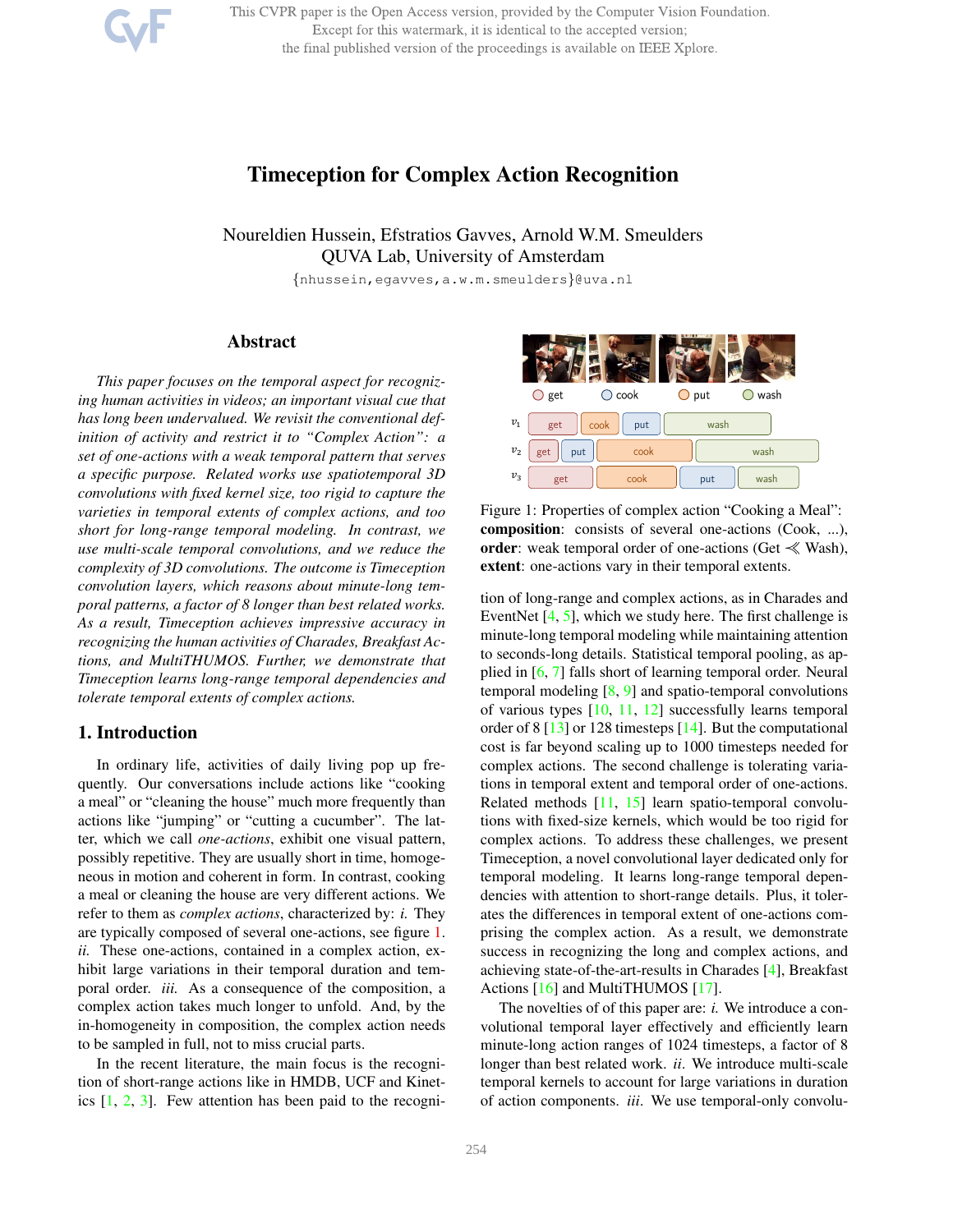tions, which are better suited for complex actions than spatiotemporal counterparts.

# 2. Related Work

Temporal Modeling. The stark difference between video and image classification is the temporal dimension, which necessitates temporal modeling. A widely used approach is statistical pooling: max and average pooling [18, 19], attention pooling  $[6]$ , rank pooling  $[20]$ , dynamic images  $[21]$ and context gating [7], to name a few. Beyond statistical pooling, vector aggregation is also used. [22] uses Fisher Vector [23] to aggregate spatio-temporal features over time, while  $[9, 24, 25]$  extend VLAD  $[26]$  to use local convolution features extracted from video frames. The downside of statistical pooling and vector aggregation is completely neglecting temporal patterns – an important visual cue.

Other strands of work use neural methods for temporal modeling. LSTMs are used to model the sequence in action videos [8]. While TA-DenseNet[27] extents DenseNet [28] to exploit the temporal dimension. To our knownedge, no substantial improvements have been reported recently. Short-range Action Recognition. Few works [29] learn

deep appearance features by frame-level classification of actions, using 2D CNNs. Others complement deep appearance features with shallow motion features, as IDT [30]. Also, auxiliary image representations is fused with RGB signals: [31] uses OpticalFlow channels, while [32] use Dynamic Images. 3D CNNs are the natural evolution of their 2D counterparts. C3D [11, 10] proposes 3D CNNs to capture spatio-temporal patterns of 8 frames in a sequence. In the same vein, I3D [13] inflates the kernels of ImageNetpretrained 2D CNN to jump-start the training of 3D CNNs. While effective in short-range video sequences of few seconds, 3D convolutions are too computationally expensive to address minute-long videos, which is our focus.

Long-range Action Recognition. To learn long-range temporal patterns, [33] uses CRF on top of CNN feature maps to model human activities. To learn video-wide representations, TRN [34] learns relations between several video segments. TSN [35, 36] learns temporal structure in long videos. LTC [37] considers different temporal resolutions as a substitute to bigger temporal windows. Inspired by selfattention [38], non-local networks [14] proposes a 3D CNN with a long temporal footprint of 128 timesteps.

All aforementioned methods succeed in modeling temporal footprint of 128 timesteps (∼4-5 sec) at max. In this work, we address complex actions with long-range temporal dependencies of up to 1024 timesteps, jointly.

Convolution Decomposition. CNNs succeed in learning spatial [39, 29] and spatiotemporal [11, 10, 40, 37, 41] action concepts, but existing convolutions grow heavy in computation, specially at the higher layers where the number of channels can grow as much as 2k [42]. To control the computational complexity, several works propose the decomposition of 2D and 3D convolutions. Xception [43] argues that separable 2D convolutions are as effective as typical 2D convolutions. Similarly, S3D [15, 12] considers separable 2+1D convolutions to reduce the complexity of typical 3D convolutions. ResNet [42] reduces the channel dimension using  $1\times1$  2D convolution before applying the costly  $3\times3$  2D spatial convolution. ShuffleNet [44] models crosschannel correlation by channel shuffling instead of  $1\times1$  2D convolution. ResNeXt [45] proposes grouped convolutions, while Inception [46, 47] replaces the fixed-size 2D spatial kernels into multi-scale 2D spatial kernels of different sizes.

In this work, we propose the decomposition of spatiotemporal convolutions into depthwise-separable temporal convolutions, which we show to be better suited for longrange temporal modeling that 2+1D convolutions. Moreover, to account for the differences in temporal extents, we propose temporal convolutions with multi-scale kernels.

# 3. Method

#### 3.1. Motivation

Modern 3D CNNs learn spatiotemporal kernels over three orthogonal subspaces of video information: the temporal  $(T)$ , the spatial  $(S)$  and the semantic channel subspace (C). One spatiotemporal kernel  $w \in \mathbb{R}^{T \times L \times L \times C}$  learns a latent concept by simultaneously convolving these three subspaces [11, 13], where T is the number of timesteps,  $C$ is the number of channels, and  $L$  is the size of spatial window. Though, there is no fundamental reason why these subspaces must be convolved simultaneously. Instead, as showcased in  $[15]$ , one can model these subspaces separately,  $w \propto w_s \times w_t$ , by decomposing w into spatial  $w_s \in \mathbb{R}^{1 \times L \times L \times C}$  and temporal  $w_t \in \mathbb{R}^{T \times 1 \times 1 \times C}$  kernels. Strictly speaking, while replacing w with a cascade  $\tilde{w} =$  $w_s \times w_t$  is often referred to as *"decomposition"*, this operation is not tensor decomposition – there is no strict requirement that, at optimality, we have  $w^* \equiv \tilde{w}^*$ . Instead, as the cascade  $\tilde{w}$  is, by definition, computationally more efficient than the full kernel  $w$ , the only practical requirement is that the resulting cascade  $\tilde{w}$  yields equally good or better accuracies for the task at hand. In light of this realization, while the aforementioned decomposition along the spatial and temporal axes is intuitive and empirically successful [15], it is not the only possibility. Therefore, Any other decomposition is permissible, namely:  $\tilde{w} = w_\alpha \times w_\beta \times w_\gamma \times ...$ as long as some basic principles are maintained for the final cascade  $\tilde{w}$ . Generalizing on recent decomposed architectures  $[12, 43]$ , we identify from the literature three intuitive design principles for the spatiotemporal CNNs:

*i*. Subspace Modularity. In the context of deep network cascades, a decomposition should be modular, such that between subspaces, it retains the nature of the respective sub-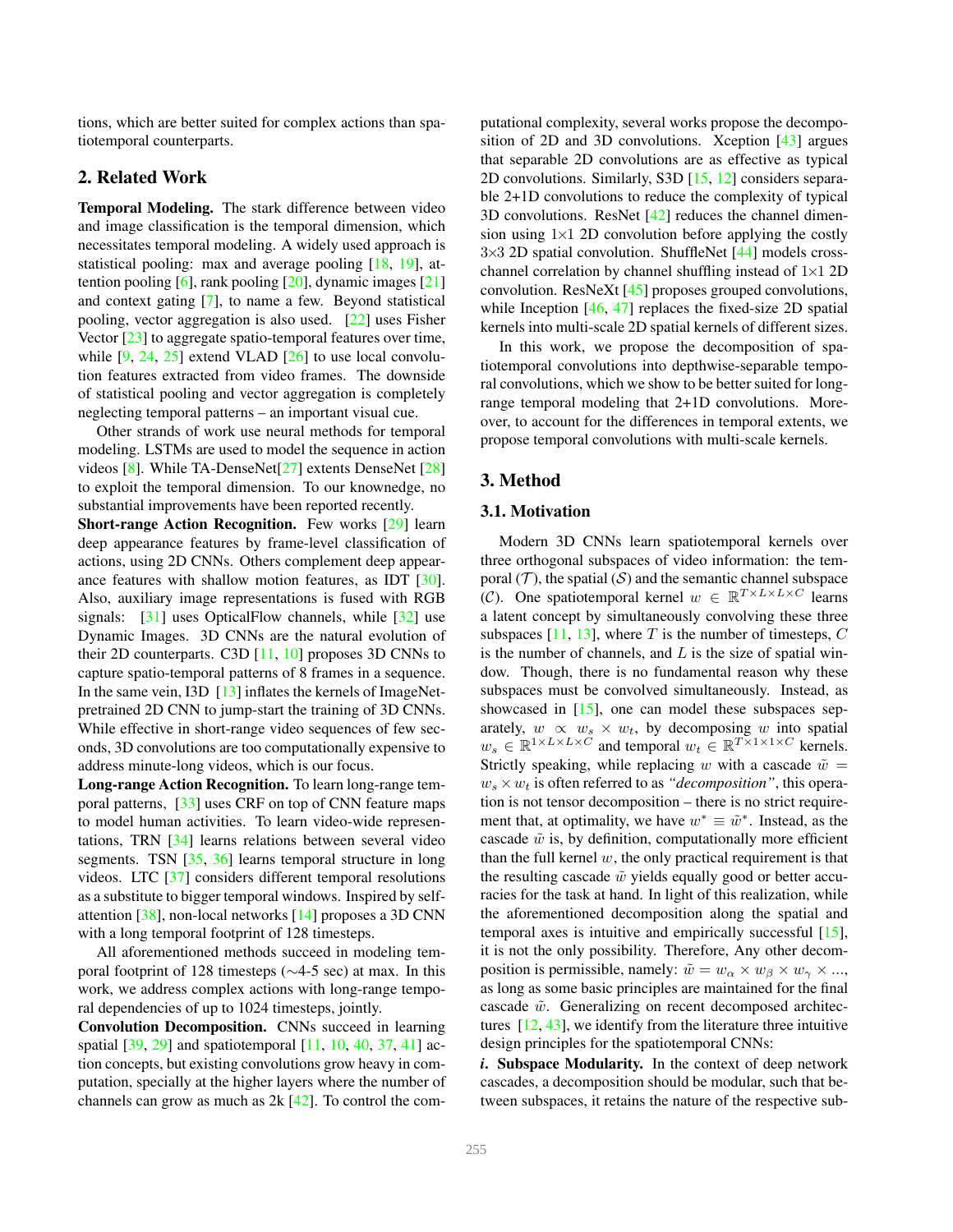

Figure 2: The core component of our method is Timeception layer, left. Simply, it takes as an input the features  $X$ ; corresponding to  $T$  timesteps from the previous layer in the network. Then, it splits them into  $N$  groups, and temporally convolves each group using temporal convolution module, right. It is a novel building block comprising multi-scale *temporal-only* convolutions to tolerate a variety of temporal extents in a complex action. Timeception makes use of grouped convolutions and channel shuffling to learn cross-channel correlations efficiently than  $1\times1$  spatial convolutions.

spaces across subsequent layers. Namely, after a cascade of spatial and a temporal convolutions, it must be possible that yet another cascade (of spatial and temporal convolutions) is possible and meaningful.

*ii*. Subspace Balance. A decomposition should make sure that a balance is retained between the subspaces and their parameterization in different layers. Namely, increasing the number of parameters for modeling a specific subspace should come at the expense of reducing the number of parameters of another subspace. A typical example is conventional 2D CNN, in which the spatial subspace  $(S)$  is reduced while the semantic channel subspace  $(C)$  is expanded.

*iii*. Subspace Efficiency. When designing the decomposition for a specific task, we should make sure that the bulk of the available parameter budget is dedicated to subspaces that are directly relevant to the task at hand. For instance, for long-range temporal modeling, a logical choice is a decomposition that increases the convolutional parameters for the temporal subspace  $(\mathcal{T})$ .

Motivated by the aforementioned design principles, we propose a new temporal convolution layer for encoding long-range patterns in complex actions, named Timeception, see figure 2. First, we discuss the Timeception layer. Then we describe how to stack Timeception layers on top of existing 2D or 3D CNNs.

#### 3.2. Timeception Layer

For modeling complex actions in long videos, our temporal modeling layer faces two objectives. First, we would like to learn the possible *long-range temporal dependencies* between one-actions throughout the entire video, and for a frame sequence of up to 1000 timesteps. Second, we would like to *tolerate the variations in the temporal extents* of oneactions throughout the video.

Next, we present the Timeception layer, designed with these two objectives in mind. Timeception is a layer that sits on top of either previous Timeception layers, or a CNN. The CNN can be either purely spatial; processing frames independently, like ResNet  $[42]$ , or short-range spatiotemporal; processing nearby bursts of frames, like I3D [13].

Long-range Temporal Dependencies. There exist two design consequences for modeling long-range temporal dependencies between one-actions throughout the video. The first consequence is that our temporal network must be composed of deeper stacks of temporal layers. Via successive layers, thereafter, complex and abstract spatiotemporal patterns can emerge, even when they reside at temporally very distant locations in the video. Given that we need deeper temporal stacks and we have a specific parameter budget for the complete model, the second consequence is that the temporal layers must be as cost-effective as possible.

Revisiting the cost-effectiveness of spatiotemporal models, existing architectures rely either on joint spatiotemporal kernels [13] with parameter complexity  $\mathcal{O}(T \cdot L^2 \cdot C)$  or decomposed spatial and temporal kernels [15, 12] with parameter complexity  $\mathcal{O}((L^2+T)\cdot C)$ . To make the Timeception layer temporally cost-effective, according to the third design principle of *subspace importance*, we opt for trading spatial and semantic complexity for longer temporal windows. Specifically, we propose depthwise-separable temporal convolution with kernel  $w_t^{TC} \in \mathbb{R}^{T \times 1 \times 1 \times 1}$ . Hereafter, we refer to this convolution as*temporal-only*. What is more, unlike  $[13, 15, 12]$ , we propose to focus only on temporal modeling and drop the spatial kernel  $w_s \in \mathbb{R}^{1 \times L \times L \times C}$  altogether. Hence, the Timeception layer relies completely on the preceding CNN for the detection of any spatial pattern.

The simplified *temporal-only* kernel has some interesting properties. Each kernel acts on only one channel. As the kernels do not extend to the channel subspace, they are encouraged to learn generic and abstract, rather than semantically-specific, temporal combinations. For instance, the kernels learn to detect the temporal pattern of one *latent*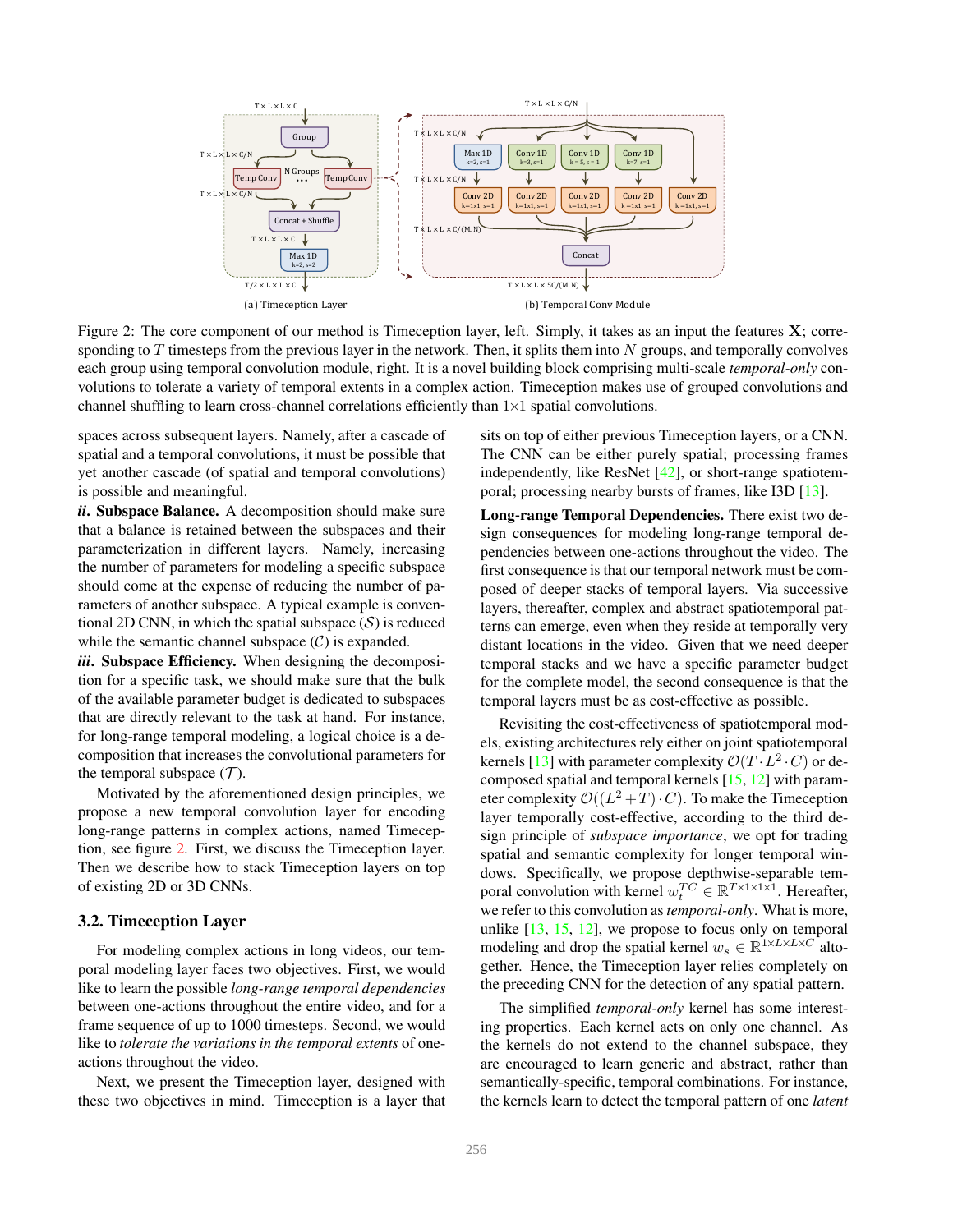*concept* represented by one channel. Last, as the parameter complexity of a single Timeception layer is approximately  $\mathcal{O}(T + log L)$ , it is computationally feasible to train a deep model to encode temporal patterns of up to 1024 timesteps. This amounts to about 40 seconds of video sequences.

Unfortunately, by stacking *temporal-only* convolutions one after the other, we violate the first design principle of *subspace modularity*. The reason is that the semantic subspace in long-range spatiotemporal patterns is ignored. To this end, we propose to use *channel grouping* operation [45] before the temporal-only convolutions and *channel shuffling* operation [44] after the temporal-only convolutions. The purpose of channel grouping is reducing the complexity of cross-channel correlations, by modeling it separately for each group. Clearly, as each group contains a random subset of channels, not all possible correlations are accounted for. This is mitigated by channel shuffling and channel concatenation, which makes sure that the channels are grouped altogether albeit in a different order. As such, the next Timeception layer will group a different subset of channels. Together, channel grouping and channel shuffling is more costeffective operation to learn cross-channel correlations than  $1\times1$  2D convolutions [43].

Tolerating Variant Temporal Extents. The second objective for the Timeception layer is to tolerate the differences in temporal extents of complex actions. While in the previous description we assume a fixed length for the *temporalonly* kernels, one-actions in a complex video may vary in length. To this end, we propose to replace fixed-size temporal kernels with multi-scale temporal kernels. There are two possible ways to implement multi-scale kernels, see figure 3. The first way, inspired by Inception [46] for images, is to adopt K kernels, each of a different size  $k$ . The second way, inspired by [48], is to employ dilated convolutions.

The temporal convolution module, see figure 2b, takes as an input the features of one group  $\mathbf{X}_n \in \mathbb{R}^{T \times L \times L \times [C/N]}$ . Then it applies five temporal operations in total. The first three operations are temporal convolutions with kernel sizes  $k = \{3, 5, 7\}$ , each maintaining the number of channels at  $C/N$ . The forth operation is a temporal max-pooling with stride  $s = 1$  and kernel size  $k = 2$ . Its purpose is to maxout activations over local temporal window  $(k = 2)$ , instead of convolving them. The fifth operation is simply a dimension reduction for the input feature  $X_n$ , using a 1×1 spatial convolution. To maintain a manageable number of dimensions for the output, the input to the first fours operations are shrinked by a factor of M using a  $1\times1$  spatial convolution . After the channel reduction, all five outputs are concatenated across channel dimension, resulting in an output  $\mathbf{Y}_n \in \mathbb{R}^{T \times L \times L \times (5C/MN)}$ .

Summary of Timeception. A Timeception layer, see figure 2a, expects an input feature  $X \in \mathbb{R}^{T \times L \times L \times C}$ from the previous layer in the network. The features  $X$ 



Figure 3: To tolerate temporal extents, we use multi-scale temporal kernels, with two options: *i*. different kernel sizes  $k \in \{1, 3, 5, 7\}$  and fixed dilation rate  $d = 1$ , *ii*. different dilation rates  $d \in \{1, 2, 3\}$  and fixed kernel size  $k = 3$ .

across the channel dimension are then split into  $N$  channel groups. Each group  $\mathbf{X}_n \in \mathbb{R}^{T \times L \times \times L \times [C/N]}$  is convolved with the *temporal convolution module*, resulting in  $\mathbf{Y}_n \in \mathbb{R}^{T \times L \times \times L \times [5C/MN]}$ . This module expands the number of channels per group by a factor of 5/M. After that, the features of all groups  $Y = \{Y_n \mid n \in [1, ..., N]\}$ are concatenated across the channel axis and then randomly shuffled. Last, to adhere to the second design principle of *subspace balance*, the Timeception layer concludes with a temporal max pooling of kernel size  $k = 2$  and stride  $s = 2$ . The reason is that while the channel subspace expands by a factor of  $5/M$  after each Timeception layer, the temporal subspace shrinks by a factor of 2.

### 3.3. The Final Model

The final model consists of four Timeception layers stacked on top of the last convolution layer of a CNN, used as backbone. We explore two backbone choices: a spatial 2D CNN and a short-range spatiotemporal 3D CNN.

2D CNN. The first baseline uses ResNet-152 [42] as backbone. It takes as an input 128 video frames, and processes them, up to the last spatial convolution layer res5c. Thus, the corresponding output for the input frames is the feature  $\mathbf{X} \in \mathbb{R}^{128 \times 7 \times 7 \times 2048}$ . Then, we proceed with four successive layers of Timeception, with BatchNorm and ReLU. Each has channel expansion factor of  $5/M = 5/4$ 1.25,  $M = 4$  and temporal reduction factor of 2. Thus, the resulting feature is  $\overline{Y} \in \mathbb{R}^{8 \times 7 \times 7 \times 5000}$ . To further reduce the spatial dimension, we follow the convention of CNNs by using spatial average pooling, which results in the feature  $Y' \in \mathbb{R}^{8 \times 5000}$ . And to finally reduce the temporal dimension, we use depthwise-separable temporal convolution with kernel size  $k \in \mathbb{R}^{8 \times 1 \times 1 \times \hat{1}}$  with no zero-padding. The resulted feature  $\mathbf{Z} \in \mathbb{R}^{5000}$  is classified with a two-layer MLP, with BatchNorm and ReLU.

3D CNN. The second baseline uses I3D [13] as backbone. It takes as an input 128 video segments (each has 8 successive frames), and independently processes these segments, up to the last spatiotemporal convolution layer mixed-5c. Thus, the corresponding output for the input segments is the feature  $\mathbf{X} \in \mathbb{R}^{128 \times 7 \times 7 \times 1024}$ . The rest of this baseline is no different than the previous one. The benefit of using I3D is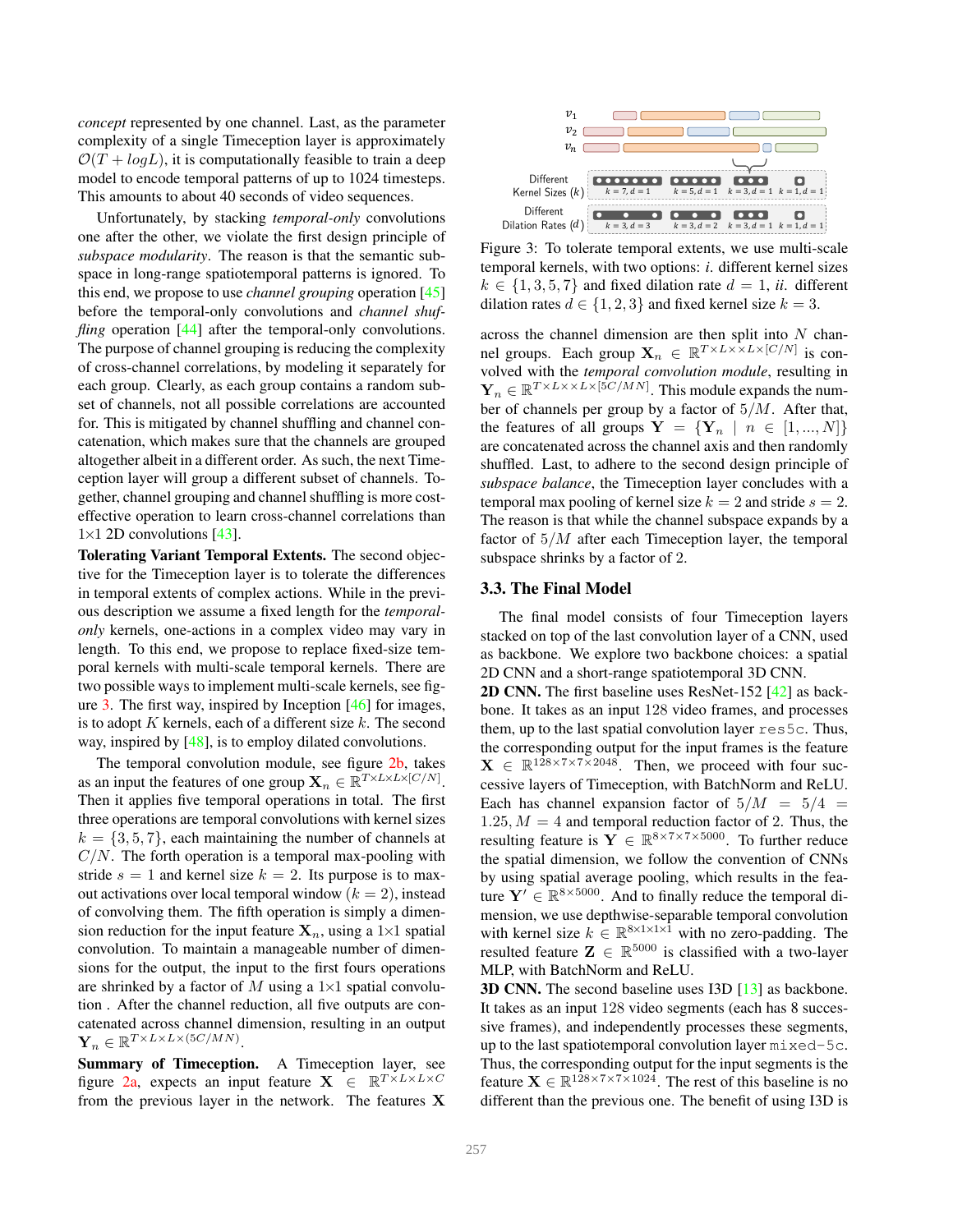that the Timeception layers learn long-range temporal combinations of short-range spatiotemporal patterns.

Implementation. When training the model on a specific dataset, first we pretrain the backbone CNN on this dataset. We use uniformly sampled frames for the 2D backbone and uniformly sampled video segments (each has 8 successive frames) for the 3D backbone. After pre-training, we plug-in Timeception and MLP layers on top of the last convolution layer of the backbone and fine-tune the model on the same dataset. At this stage, only Timeception layers are trained, while the backbone CNN is frozen. The model is trained with batch-size 32 for 100 epoch. It is optimized with SGD with 0.1, 0.9 and  $1e^{-5}$  as learning rate, momentum and weight decay, respectively. Our public implementation [49] uses TensorFlow [50] and Keras [51].

# 4. Experiments

#### 4.1. Datasets

The scope of this paper is complex actions with their three properties: composition, temporal extent and temporal order –see figure 1. Thus, we choose to conduct our experiments on Charades [4], Breakfast Actions [16] and MultiTHUMOS [17]. Other infamous datasets for action recognition do not meet the properties of complex actions.

Charades is multi-label, action classification, video dataset with 157 classes. It contains 8k, 1.2k and 2k videos for training, validation and test splits, respectively (67 hrs for training split). On average, each complex action (*i.e.* each video) is 30 seconds and contains 6 one-actions. Thus, Charades meets the criteria of complex actions. We use mean Average Precision (mAP) for evaluation. As labels of test set are held out, we report results on the validation set, similar to all related works [33, 9, 33, 14, 52].

Breakfast Actions is a dataset for unscripted cookingoriented human activities. It contains 1712 videos in total, 1357 for training and 335 for test. The average length of videos is 2.3 minutes. It is a video classification task of 12 categories of breakfast activities, where each video represents only one activity. Besides, each video has temporal annotation of one-actions composing its activity. In total, there are 48 classes of one-actions. In our experiments, we only use the activity annotation, and we do not use the temporal annotation of the one-actions.

MultiTHUMOS is a dataset for human activities in untrimmed videos, with the primary focus on temporal localization. It contains 65 action classes and 400 videos (30 hrs). Each video can be thought of a complex action, which comprises 11 one-actions on average. MultiTHUMOS extends the original THUMOS-14 [53] by providing multilabel annotation for the videos in validation and test splits. Having multiple and dense labels for the video frames enable temporal models to benefit from the temporal relations

between one-actions across the video. Similar to Charades, mAP is used for evaluation.

## 4.2. Tolerating Temporal Extents

In this experiment, we evaluate the capacity of the multiscale kernels to tolerate the differences in temporal extents of actions. The experiment is carried out on Charades.

| 128 Timesteps |          |    | 128 Timesteps |    |                      |               |
|---------------|----------|----|---------------|----|----------------------|---------------|
| 64            | 64       |    | 86            |    | 42                   | (a)           |
| 42<br>42      | 42       | 32 | 64            |    | 32                   | (b)           |
| 32<br>32      | 32<br>32 |    | 22            | 42 | 22                   | $\mathsf{c})$ |
| 14            |          | 23 | 23            |    | 23<br>$\overline{0}$ | (d)           |

Figure 4: We split a video of 128 timesteps into segments of equal length (left, before alteration), and alter their temporal extents by expansion and shrinking (right, after alteration). We use 4 types of alterations:(a) very-coarse, (b) coarse, (c) fine, and (d) very-fine. Numbers in boxes are timesteps.

Original v.s. Altered Temporal Extents First, we train two baselines, one with multi-scale temporal kernels (as in Timeception) and the other with fixed-size kernels. The training is done on the original temporal extent of training videos. Then, *at test time only*, we alter the temporal extents of test videos. Specifically, we split each test video into segments. Then, we temporally expand or shrink these segments. Expansion is done by repeating frames, while shrinking is done by dropping frames. We use 4 types of alterations with varying granularity to test the model in different scenarios: (a) very-coarse, (b) coarse, (c) fine, and (d) very-fine, see in figure 4.

| <b>Altered Extent</b> | Percentage Drop $\downarrow$ in mAP |                    |                    |                    |
|-----------------------|-------------------------------------|--------------------|--------------------|--------------------|
|                       | I3D                                 |                    | ResNet             |                    |
|                       | Fixed $\downarrow$                  | Multi $\downarrow$ | Fixed $\downarrow$ | Multi $\downarrow$ |
| (a) very-coarse       | 2.09                                | 1.75               | 1.52               | 1.08               |
| (b) coarse            | 2.92                                | 2.44               | 3.26               | 2.15               |
| $(c)$ fine            | 1.74                                | 1.12               | 1.59               | 1.13               |
| $(d)$ very-fine       | 2.18                                | 1.71               | 1.38               | 1.20               |

Table 1: Timeception, with multi-scale kernel, tolerates the altered temporal extents better than fixed-size kernels. We report the percentage drop in mAP (lower is better) when testing on original *v.s.* altered videos of Charades. I3D and ResNet are backbone CNNs.

The results of this controlled experiment are shown in table 1. We observe that Timeception is more effective than fixed-size kernels in handling unexpected variations in temporal extents. The same observations is confirmed using either I3D or ResNet as backbone architecture.

Fixed-size vs. Multi-scale Temporal Kernels This experiment points out the merit of using multi-scale tem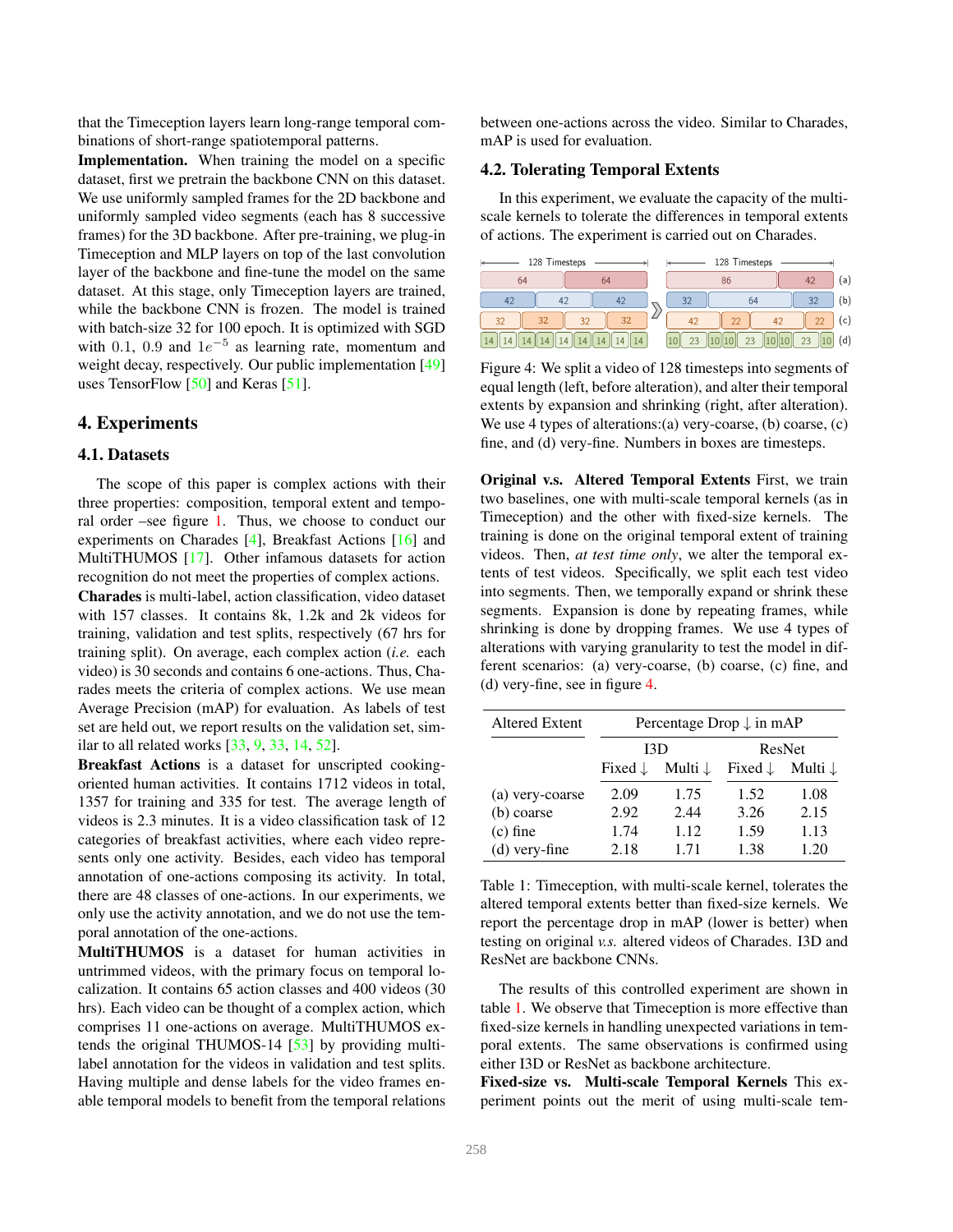poral kernels. For this, we compare fixed-size temporal convolutions against multi-scale temporal-only convolutions, either with different kernel sizes k or dilation rates d. And we train 3 baseline models with different configurations of  $k, d$ : *i*. Fixed kernel size and fixed dilation rate  $d = 1, k = 3$ . This is the typical configuration used in 3D CNNs [11, 13, 14, 15]. *ii*. Different kernel sizes  $k \in \{1, 3, 5, 7\}$  and fixed dilation rate  $d = 1$ . *iii*. Fixed kernel size  $k = 3$  and different dilation rates  $d \in \{1, 2, 3\}.$ 

The result of this experiment are shown in table 2. We observe that using multi-scale kernels is better suited for modeling complex actions than fixed-size kernels. The same observation holds for both I3D and ResNet as backbones. Also, we observe little to no change in performance when using different dilation rates  $d$  instead of different kernel sizes k.

| Kernel      | Kernel       | Dilation   | $mAP(\%)$      |                |
|-------------|--------------|------------|----------------|----------------|
| Type        | Size $(k)$   | Rate $(d)$ | ResNet         | I3D            |
| Multi-scale | 1,3,5,7<br>3 | 1,2,3      | 30.82<br>30.37 | 33.76<br>33.89 |
| Fixed-size  | 3            |            | 29.30          | 31.87          |

Table 2: Timeception, using multi-scale kernels (i.e. different kernel sizes  $(k)$  or dilation rates  $(d)$ , outperforms fixedsize kernels on Charades. I3D/ResNet are backbone.

#### 4.3. Long-range Temporal Dependencies

In this experiment, we demonstrate the capacity of multiple Timeception layers to learn long-range temporal dependencies for complex actions. We train several baseline models equipped with Timeception layers. These baselines use different number of input timesteps. We experiment on Charades, with both ResNet and I3D as backbone.

ResNet is used, with a different number of timesteps as inputs:  $T \in \{32, 64, 128\}$ , followed by Timeception layers. ResNet processes one frame at a time. Hence, in one feedforward pass, the number of timesteps consumed by Timeception layers is equal to that consumed by ResNet.

I3D is considered, with a different number of timesteps as inputs:  $T \in \{256, 512, 1024\}$ , followed by Timeception layers. I3D processes 8 frames into one *super-frame* at a time. Thus, Timeception layers model  $T' \in \{32, 64, 128\}$ super-frames, Practically however, as each super-frame is related to a segment of 8 frames, both I3D+Timeception process in total  $T \in \{256, 512, 1024\}$  frames.

We report results in table 3 and we make two observations. First, stacking Timeception layers leads to an improved accuracy when using both ResNet and I3D as backbone. As the only change between these models is the number of Timeception layers, we deduce that the Timeception layers have succeeded in learning temporal abstrac-

|     | <b>Baseline</b> | CNN Steps TC Steps Params mAP $(\%)$ |     |      |       |
|-----|-----------------|--------------------------------------|-----|------|-------|
|     | $+3$ TC         | 32                                   | 32  | 3.82 | 30.37 |
|     | $ResNet + 3 TC$ | 64                                   | 64  | 3.82 | 31.25 |
|     | $+4$ TC         | 128                                  | 128 | 5.58 | 31.82 |
|     | $+3$ TC         | 256                                  | 32  | 1.95 | 33.89 |
| I3D | $+3$ TC         | 512                                  | 64  | 1.95 | 35.46 |
|     | $+4$ TC         | 1024                                 | 128 | 2.83 | 37.19 |

Table 3: Timeception layers allow for deep and efficient temporal models, able to learn the temporal abstractions needed to learn complex actions. Columns are: *Baseline*: backbone CNN + how many Timception layers (TC) on top of it, *CNN Steps*: input timesteps to the CNN, *TC Steps*: input timesteps to the first Timeception layer, *Params*: number of parameters used by Timeception layers, in millions.

tions. Second, despite stacking more and more Timeception layers, the number of parameters is controlled. Interestingly, using 4 Timeception layers on I3D processing 1024 timesteps requires half the parameters needed for a ResNet processing 128 timesteps. The reason is the number of channels from ResNet is twice as much as from I3D (2048 *v.s.* 1024). We conclude that Timeception layers allow for deep and efficient models, able to learn long-range temporal abstractions, which is crucial for complex actions.

Learned Weights of Timeception. Figure 5 visualizes the learned weights by our model. Specifically, three Timeception layers trained on top of I3D backbone. The figure depicts the weights of multi-scale temporal convolutions with different kernel sizes  $k \in \{3, 5, 7\}$ . For simplicity, only the first 30 kernels from each kernel-size, are shown. We make two remarks for these learned weights. First, at layer 1, we notice that long kernels  $(k = 7)$  captures fine-grained temporal dependencies, because of the rapid transition of kernel weights. But at layer 3, these long kernels tend to focus on coarse-grained temporal correlations, because of the smooth transition between kernel weights. The same behavior prevails for the short  $(k = 3)$  and medium  $(k = 5)$ kernels. Second, at layer 3, we observe that long-range and short-range temporal patterns are learned by short kernels  $(k = 3)$  and long kernels  $(k = 7)$ , respectively. The conclusion is that for complex actions, both video-wide and local temporal reasoning, even at the top layer, is crucial for recognition.

#### 4.4. Effectiveness of Timeception

To demonstrate the effectiveness of Timeception, we compare it against related temporal convolution layers: *i*. separable temporal convolution [12], that models both  $\mathcal{T}, \mathcal{C}$ simultaneously. *ii*. grouped separable temporal convolution to model  $\mathcal{T}$ , followed by 1×1 2D convolution to model  $\mathcal{C}$ .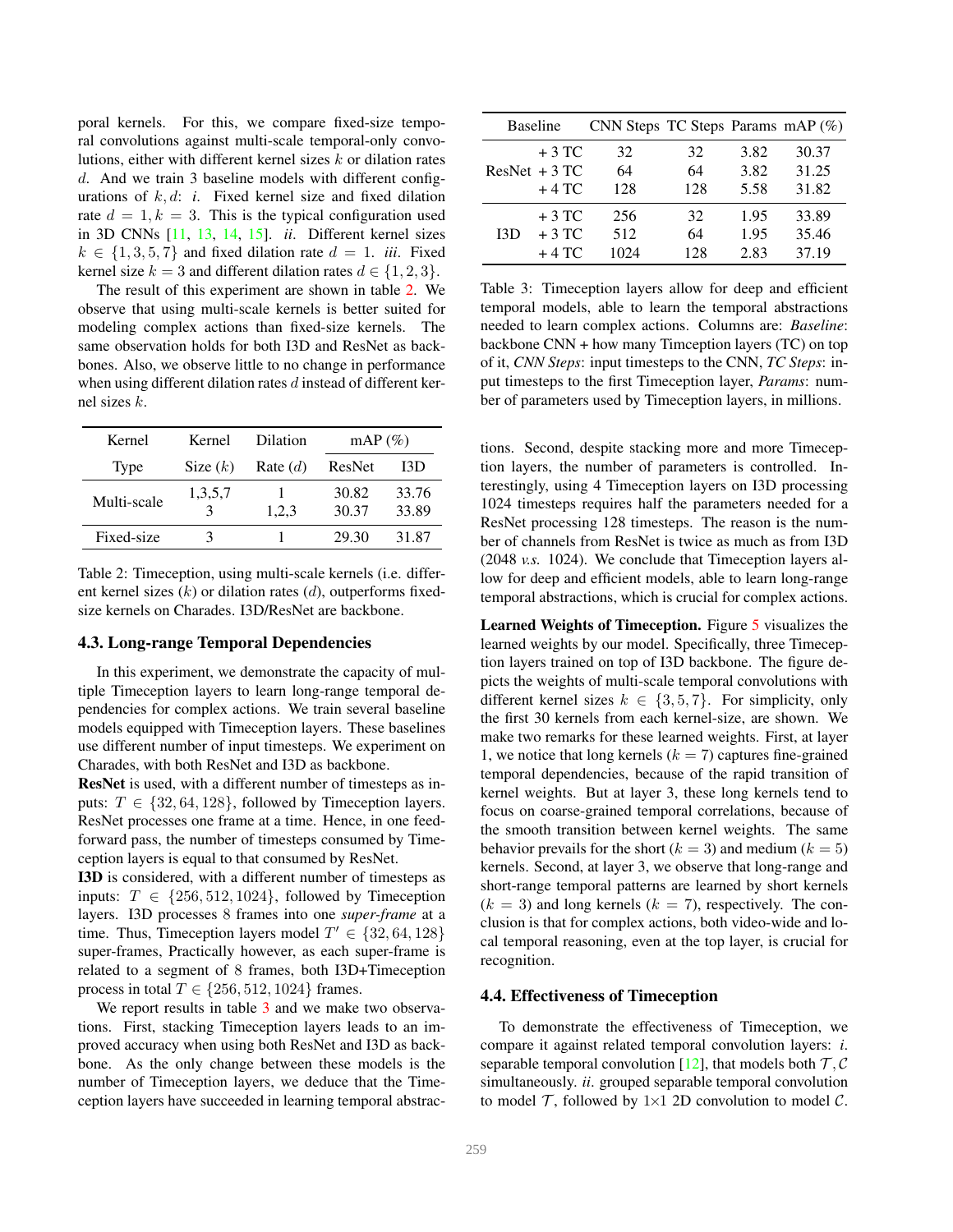

Figure 5: The learned weights by temporal convolutions of three Timeception layers. Each uses multi-scale convolutions with varying kernel sizes  $k \in \{3, 5, 7\}$ . In bottom layer (1), we notice that long kernels  $(k = 7)$  captures fine-grained temporal dependencies. But at the top layer (3), the long kernels tend to focus on coarse-grained temporal correlation. The same behavior prevails for the shot ( $k = 3$ ) and medium ( $k = 5$ ) kernels.

*iii.* grouped separable temporal convolution to model  $\mathcal{T}$ , followed by channel shuffling to model  $C$ . Interestingly in figure 6 top, Timeception is very efficient in maintaining a reasonable increase in number of parameters as the network goes deeper. Also, figure 6 bottom shows how Timeception improves mAP on Charades, scales up temporal capacity of backbone CNNs while maintaining the overall model size.



Figure 6: Top: the cost of adding new Timeception layers is marginal, compared to related temporal layers. Bottom: Timeception improves performance, scales up temporal capacity of backbone CNNs while maintaining the model size.

### 4.5. Experiments on Benchmarks

Charades is used to evaluate our model, and to compare against related works. In this experiment, our baseline networks use 4 Timeception layers. The number of convolutional groups is 8 for I3D and 16 for ResNet, be it 2D or 3D. The results in table 4 shows that Timeception monotonically improves the performance of the backbone CNN. The absolute gain on top of ResNet and I3D is 8.8% and 4.3%, respectively.

| Ours | Method                     | Modality     | $mAP(\%)$ |
|------|----------------------------|--------------|-----------|
|      | [33] Two-stream            | $RGB + Flow$ | 18.6      |
|      | [33] Two-stream $+$ LSTM   | $RGB + Flow$ | 17.8      |
|      | [9] ActionVLAD             | $RGB + iDT$  | 21.0      |
|      | [33] Temporal Fields       | $RGB + Flow$ | 22.4      |
|      | [34] Temporal Relations    | <b>RGB</b>   | 25.2      |
|      | $[54]$ ResNet-152          | <b>RGB</b>   | 22.8      |
|      | $ResNet-152 + TC$          | <b>RGB</b>   | 31.6      |
|      | [13] I3D                   | <b>RGB</b>   | 32.9      |
|      | $I3D + TC$                 | <b>RGB</b>   | 37.2      |
|      | $[14]$ 3D ResNet-101       | <b>RGB</b>   | 35.5      |
|      | $[14]$ 3D ResNet-101 + NL  | <b>RGB</b>   | 37.5      |
|      | $[52]$ 3D ResNet-50 + GCN  | $RGB + RP$   | 37.5      |
|      | $[52]$ 3D ResNet-101 + GCN | $RGB + RP$   | 39.7      |
|      | $3D$ ResNet-101 + TC       | RGB          | 41.1      |

Table 4: Timeception (TC) outperforms related works using the same backbone CNN. It achieves the absolute gain of 8.8% and 4.3% over ResNet and I3D, respectively. More over, using the full capacity of Timeception improves 1.4% over best related work.

Beyond the overall mAP, how beneficial is Timeception? And in what cases exactly does it help? To answer this question, we make two comparisons to assess the relative performance of Timeception. We experiment two scenarios: *i*. short-range (32 timesteps) v.s. long-range (128 timesteps), *ii*. fixed-scale v.s. multi-scale kernels. The results are shown in figures 7, 8, and we make two observations.

First, when comparing the relative performance of multiscale vs. fixed-size Timeception, see figure 7, we observe that multi-scale Timeception excels in complex actions with dynamic temporal patterns. As an example, "take clothes +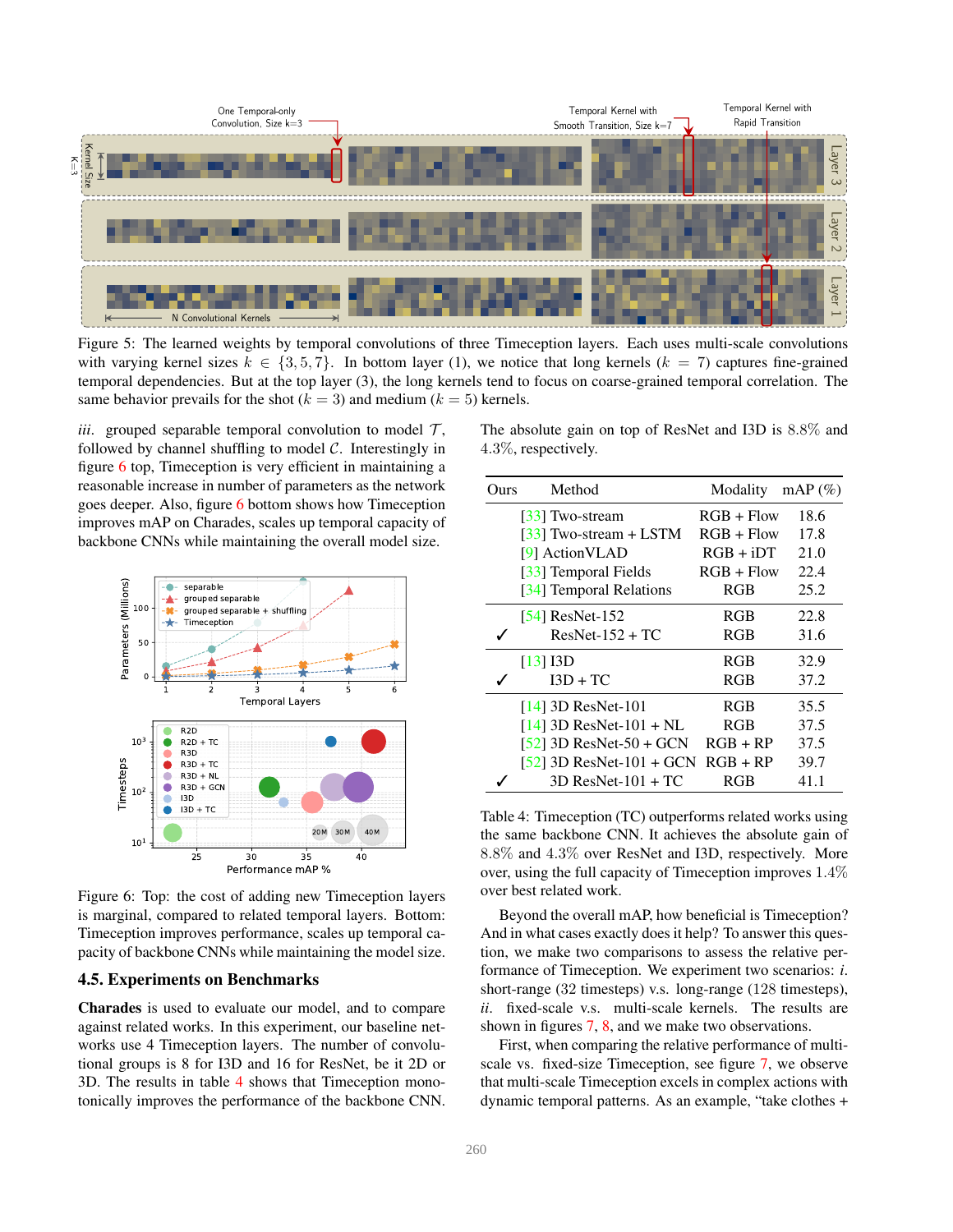

Figure 7: Multi-scale Timeception outperforms the fixedkernel when complex actions are dynamic, in green. But when complex actions with rigid temporal patters, fixedsize performs better than multi-scale, in orange.

tidy clothes + put clothes", one actor may take longer than others to tidy clothes. In contrast, fixed-size Timeception excels in the cases where the complex action is more rigorous in the temporal pattern, *e.g.* "open window + close window". Second, when comparing the relative performance of short-range (32 timesteps) v.s. long-range (1024 timesteps) Timeception, see figure 8, the later excels in complex actions than requires the entire video to unfold, *e.g.* "fix door + close door". However, short-range Timeception would do better in one-actions, like "open box + close box" or "turn on light + turn of light".



Figure 8: Long-range Timeception outperforms the shortrange version when complex actions need the entire video to unfold, in green. However, we see one-actions that shortrange Timeception can easily capture, in orange.

Breakfast Actions is used as a second dataset to experiment our model. The average length of a video in this datataset is 2.3 sec. For this experiment, we use 3 layers of Timeception. And as for the backbone, we use I3D and 3D ResNet-50. None of the backbones is fine-tuned on this dataset, only Timeception layers are trained. To make one video consumable by our baseline, from each video we uniformly sample 64 video snippet, each of 8 sucessive frames. That makes the total timesteps modeled by the baseline is 512. Finally, we report result in table 5.

| Method              |       | Activities (Acc. $\%$ ) Actions (mAP $\%$ ) |
|---------------------|-------|---------------------------------------------|
| I3D                 | 64.31 | 47.71                                       |
| $I3D + TC$          | 69.30 | 56.36                                       |
| 3D ResNet-50        | 66.73 | 53.27                                       |
| $3D$ ResNet-50 + TC | 71.25 | 59.64                                       |

Table 5: Timeception outperform baselines in recognizing the long-range activities of Breakfast dataset.

MultiTHUMOS is used as a third dataset to experiment our model. This helps in investigating the generality on different datasets. Related works use this dataset for temporal localization of one-actions in each video of complex action. Differently, we use this dataset to serve our objective: multi-label classification of complex actions, *i.e.* the entire video. As such, the evaluation method used is mAP [55]. To assess the performance of our model, we compare against I3D as a baseline. As shown in the results in table 6, Timeception, equipped with multi-scale kernels outperforms that with fixed-size kernel.

| Method              | Kernel<br>Size $k$ | Dilation<br>Rate $d$ | $mAP(\%)$ |
|---------------------|--------------------|----------------------|-----------|
| I3D                 |                    |                      | 72.43     |
| $I3D + Timeception$ | 3                  |                      | 72.83     |
| $I3D + Timeception$ | 3                  | 1,2,3                | 74.52     |
| $I3D + Timeception$ | 1,3,5,7            |                      | 74.79     |

Table 6: Timeception, with multi-scale temporal kernels, helps baseline models to capture the long-range dependencies between one-actions in videos of MultiTHUMOS.

## 5. Conclusion

Complex actions such as "cooking a meal" or "cleaning the house" can only be recognized when processed fully. This is in contrast to one-actions, that can be recognized from a small burst of frames. This paper presents Timeception, a novel temporal convolution layer for complex action recognition. Thanks to using efficient temporal-only convolutions, Timeception can scale up to minute-long temporal modeling. In addition, thanks to multi-scale temporal convolutions, Timeception can tolerate the changes in temporal extents of complex actions. Interestingly, when visualizing the temporal weights we observe that earlier timeception layers learn fast temporal changes, whereas later timeception layers focus on more global temporal transitions. Evaluating on popular benchmarks, the proposed Timeception improves the state-of-the-art notably.

### Acknowledgment

We thank Xiaolong Wang [14] for sharing the code.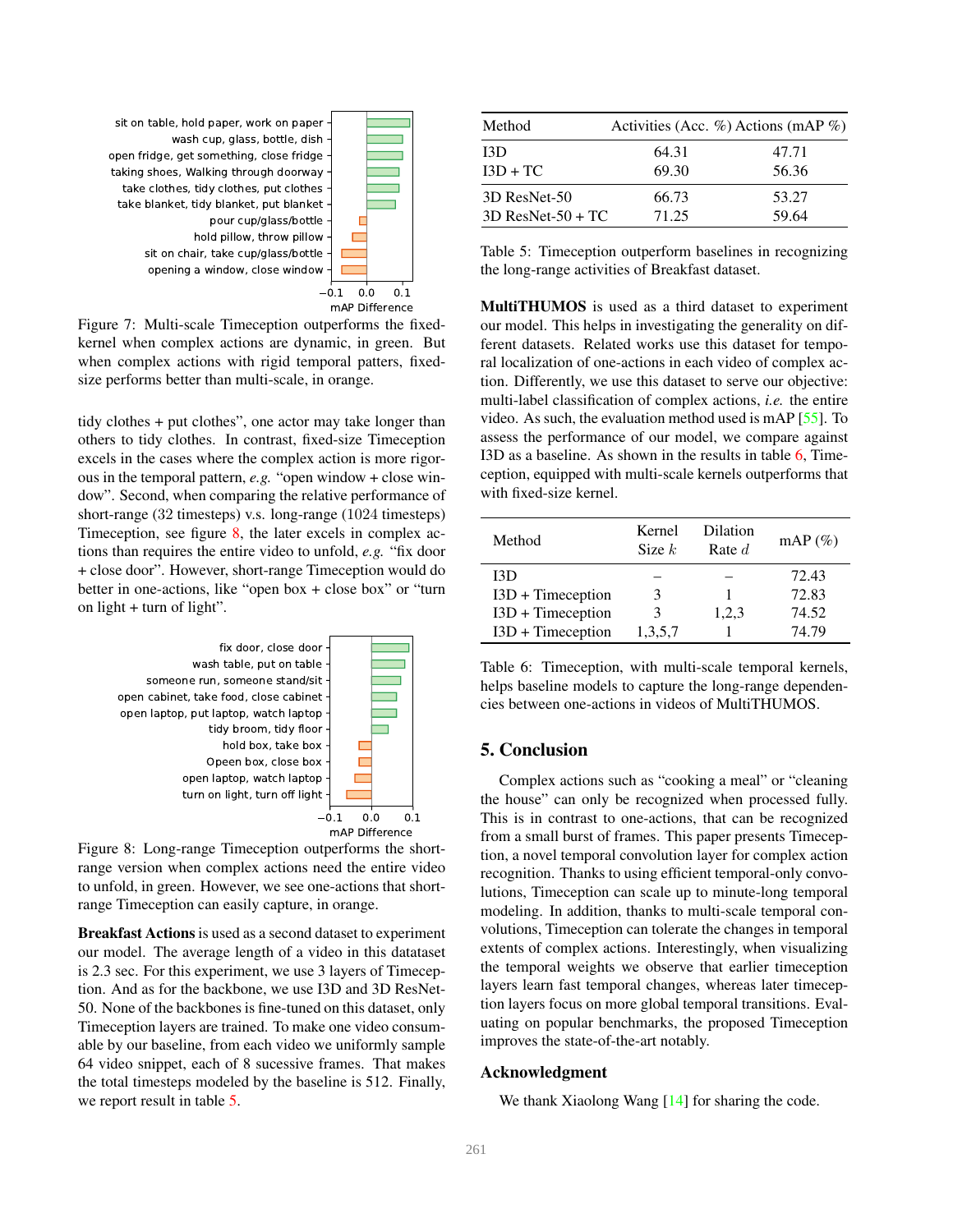# References

- [1] Hildegard Kuehne, Hueihan Jhuang, Estíbaliz Garrote, Tomaso Poggio, and Thomas Serre. Hmdb: a large video database for human motion recognition. In *ICCV*, 2011. 1
- [2] Khurram Soomro, Amir Roshan Zamir, and Mubarak Shah. Ucf101: A dataset of 101 human actions classes from videos in the wild. In *CRCV-TR*, 2012. 1
- [3] Will Kay, Joao Carreira, Karen Simonyan, Brian Zhang, Chloe Hillier, Sudheendra Vijayanarasimhan, Fabio Viola, Tim Green, Trevor Back, Paul Natsev, et al. The kinetics human action video dataset. In *arXiv*, 2017. 1
- [4] Gunnar A Sigurdsson, Gúl Varol, Xiaolong Wang, Ali Farhadi, Ivan Laptev, and Abhinav Gupta. Hollywood in homes: Crowdsourcing data collection for activity understanding. In *ECCV*, 2016. 1, 5
- [5] Guangnan Ye, Yitong Li, Hongliang Xu, Dong Liu, and Shih-Fu Chang. Eventnet: A large scale structured concept library for complex event detection in video. In *ACM MM*, 2015. 1
- [6] Rohit Girdhar and Deva Ramanan. Attentional pooling for action recognition. In *NIPS*, 2017. 1, 2
- [7] Antoine Miech, Ivan Laptev, and Josef Sivic. Learnable pooling with context gating for video classification. In *arXiv*, 2017. 1, 2
- [8] Jeffrey Donahue, Lisa Anne Hendricks, Sergio Guadarrama, Marcus Rohrbach, Subhashini Venugopalan, Kate Saenko, and Trevor Darrell. Long-term recurrent convolutional networks for visual recognition and description. In *CVPR*, 2015. 1, 2
- [9] Rohit Girdhar, Deva Ramanan, Abhinav Gupta, Josef Sivic, and Bryan Russell. Actionvlad: Learning spatio-temporal aggregation for action classification. In *CVPR*, 2017. 1, 2, 5, 7
- [10] Shuiwang Ji, Wei Xu, Ming Yang, and Kai Yu. 3d convolutional neural networks for human action recognition. In *TPAMI*, 2013. 1, 2
- [11] Du Tran, Lubomir Bourdev, Rob Fergus, Lorenzo Torresani, and Manohar Paluri. Learning spatiotemporal features with 3d convolutional networks. In *ICCV*, 2015. 1, 2, 6
- [12] Du Tran, Heng Wang, Lorenzo Torresani, Jamie Ray, Yann LeCun, and Manohar Paluri. A closer look at spatiotemporal convolutions for action recognition. In *CVPR*, 2018. 1, 2, 3, 6
- [13] Joao Carreira and Andrew Zisserman. Quo vadis, action recognition? a new model and the kinetics dataset. In *CVPR*, 2017. 1, 2, 3, 4, 6, 7
- [14] Xiaolong Wang, Ross Girshick, Abhinav Gupta, and Kaiming He. Non-local neural networks. In *CVPR*, 2018. 1, 2, 5, 6, 7, 8
- [15] Saining Xie, Chen Sun, Jonathan Huang, Zhuowen Tu, and Kevin Murphy. Rethinking spatiotemporal feature learning for video understanding. In *ECCV*, 2018. 1, 2, 3, 6
- [16] Hilde Kuehne, Ali Arslan, and Thomas Serre. The language of actions: Recovering the syntax and semantics of goaldirected human activities. In *CVPR*, 2014. 1, 5
- [17] Serena Yeung, Olga Russakovsky, Ning Jin, Mykhaylo Andriluka, Greg Mori, and Li Fei-Fei. Every moment counts:

Dense detailed labeling of actions in complex videos. In *IJCV*, 2018. 1, 5

- [18] Noureldien Hussein, Efstratios Gavves, and Arnold WM Smeulders. Unified embedding and metric learning for zeroexemplar event detection. In *CVPR*, 2017. 2
- [19] Amirhossein Habibian, Thomas Mensink, and Cees GM Snoek. Video2vec embeddings recognize events when examples are scarce. In *TPAMI*, 2017. 2
- [20] Basura Fernando, Efstratios Gavves, José Oramas, Amir Ghodrati, and Tinne Tuytelaars. Rank pooling for action recognition. In *TPAMI*, 2017. 2
- [21] Hakan Bilen, Basura Fernando, Efstratios Gavves, Andrea Vedaldi, and Stephen Gould. Dynamic image networks for action recognition. In *CVPR*, 2016. 2
- [22] Dan Oneata, Jakob Verbeek, and Cordelia Schmid. Action and event recognition with fisher vectors on a compact feature set. In *ICCV*, 2013. 2
- [23] Jorge Sánchez, Florent Perronnin, Thomas Mensink, and Jakob Verbeek. Image classification with the fisher vector: Theory and practice. In *IJCV*, 2013. 2
- [24] Ionut Cosmin Duta, Bogdan Ionescu, Kiyoharu Aizawa, and Nicu Sebe. Spatio-temporal vector of locally max pooled features for action recognition in videos. In *PCVPR*, 2017. 2
- [25] Ionut C Duta, Bogdan Ionescu, Kiyoharu Aizawa, and Nicu Sebe. Spatio-temporal vlad encoding for human action recognition in videos. In *ICMM*, 2017. 2
- [26] Relja Arandjelovic and Andrew Zisserman. All about vlad. In *CVPR*, 2013. 2
- [27] Amir Ghodrati, Efstratios Gavves, and Cees GM Snoek. Video time: Properties, encoders and evaluation. In *BMVC*, 2018. 2
- [28] Gao Huang, Zhuang Liu, Kilian Q Weinberger, and Laurens van der Maaten. Densely connected convolutional networks. In *CVPR*, 2017. 2
- [29] Andrej Karpathy, George Toderici, Sanketh Shetty, Thomas Leung, Rahul Sukthankar, and Li Fei-Fei. Large-scale video classification with convolutional neural networks. In *CVPR*, 2014. 2
- [30] Christoph Feichtenhofer, Axel Pinz, and AP Zisserman. Convolutional two-stream network fusion for video action recognition. In *CVPR*, 2016. 2
- [31] Karen Simonyan and Andrew Zisserman. Two-stream convolutional networks for action recognition in videos. In *NIPS*, 2014. 2
- [32] Hakan Bilen, Basura Fernando, Efstratios Gavves, and Andrea Vedaldi. Action recognition with dynamic image networks. In *TPAMI*, 2017. 2
- [33] Gunnar A Sigurdsson, Santosh Divvala, Ali Farhadi, and Abhinav Gupta. Asynchronous temporal fields for action recognition. In *CVPR*, 2017. 2, 5, 7
- [34] Bolei Zhou, Alex Andonian, and Antonio Torralba. Temporal relational reasoning in videos. In *ECCV*, 2018. 2, 7
- [35] Limin Wang, Yuanjun Xiong, Zhe Wang, Yu Qiao, Dahua Lin, Xiaoou Tang, and Luc Van Gool. Temporal segment networks: Towards good practices for deep action recognition. In *ECCV*, 2016. 2
- [36] Limin Wang, Yuanjun Xiong, Zhe Wang, Yu Qiao, Dahua Lin, Xiaoou Tang, and Luc Van Gool. Temporal segment